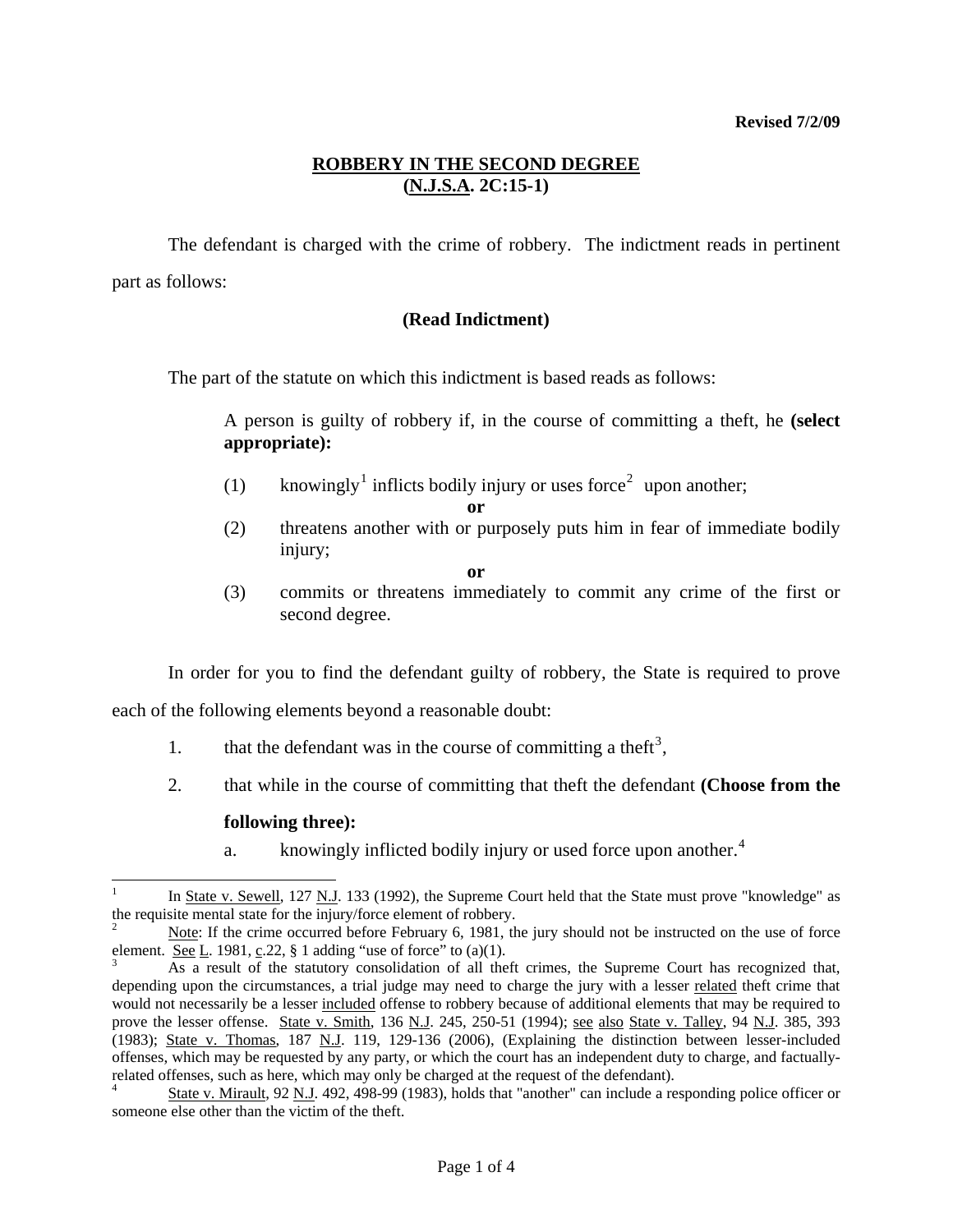## **ROBBERY IN THE SECOND DEGREE**

**(N.J.S.A. 2C:15-1)** 

- b. threatened another with or purposely put another in fear of immediate bodily injury.
- c. committed or threatened immediately to commit the crime of \_\_\_\_\_\_\_\_\_.<sup>[5](#page-0-4)</sup>

 As I have said, the State must prove, beyond a reasonable doubt, that the defendant was in the course of committing a theft. In this connection, you are advised that an act is considered to be "in the course of committing a theft" if it occurs in an attempt  $<sup>6</sup>$  $<sup>6</sup>$  $<sup>6</sup>$  to commit the theft, during</sup> the commission of the theft itself, or in immediate flight after the attempt or commission.<sup>[7](#page-1-1)</sup>

 Theft is defined as the unlawful taking or exercise of unlawful control over property of another with purpose to deprive him/her thereof. [8](#page-1-2)

 I have used the phrase "with purpose." You may hear me use that phrase or the word "purposely" again. I shall now explain what that means. A person acts purposely with respect to the nature of his/her conduct or a result thereof if it is a person's conscious object to engage in conduct of that nature or to cause such a result.

 In addition to proving beyond a reasonable doubt that the defendant was in the course of committing a theft, the State must also prove, beyond a reasonable doubt, that while in the course of committing that theft **(charge the alternatives that follow, depending on the nature of the case):**

1. The defendant knowingly inflicted bodily injury or used force<sup>[9](#page-1-3)</sup> upon another.

 A person acts knowingly with respect to a result of his/her conduct if he/she is aware that it is practically certain that his/her conduct will cause such a result. A person acts knowingly with respect to the nature of his/her conduct if he/she is aware that his/her conduct is of that nature.

 The phrase "bodily injury" means physical pain, illness, or any impairment of physical condition: $10$ 

 "Force" means an amount of physical power or strength used against the victim and not simply against the victim's property. The force need not entail pain or bodily harm and need not leave any mark. Nevertheless, the force must be greater than that necessary merely to snatch the object from the victim's grasp or the victim's person, and the force must be directed against the

l

<sup>5</sup> The statute refers to crimes of the first or second degree. The proofs must indicate a specific crime and the jury must be charged accordingly including a definition of that offense.

<span id="page-1-0"></span><sup>6</sup> If attempt is involved, define attempt. See N.J.S.A. 2C:5-1a.

<span id="page-1-1"></span> $\frac{5 \text{tate v. Mirault}}{8}$ ,  $\frac{500-01}{8}$ 

<span id="page-1-2"></span>See N.J.S.A. 2C:20-1 and charge elements of theft appropriate to your case.

<span id="page-1-3"></span>For theft from the person where the amount of force does not elevate the charge to robbery, see Model Charge for <u>N.J.S.A</u>. 2C:20-3a (Theft of Movable Property).<br><sup>10</sup> See definition in <u>N.J.S.A</u>. 2C:11-1a.

<span id="page-1-4"></span>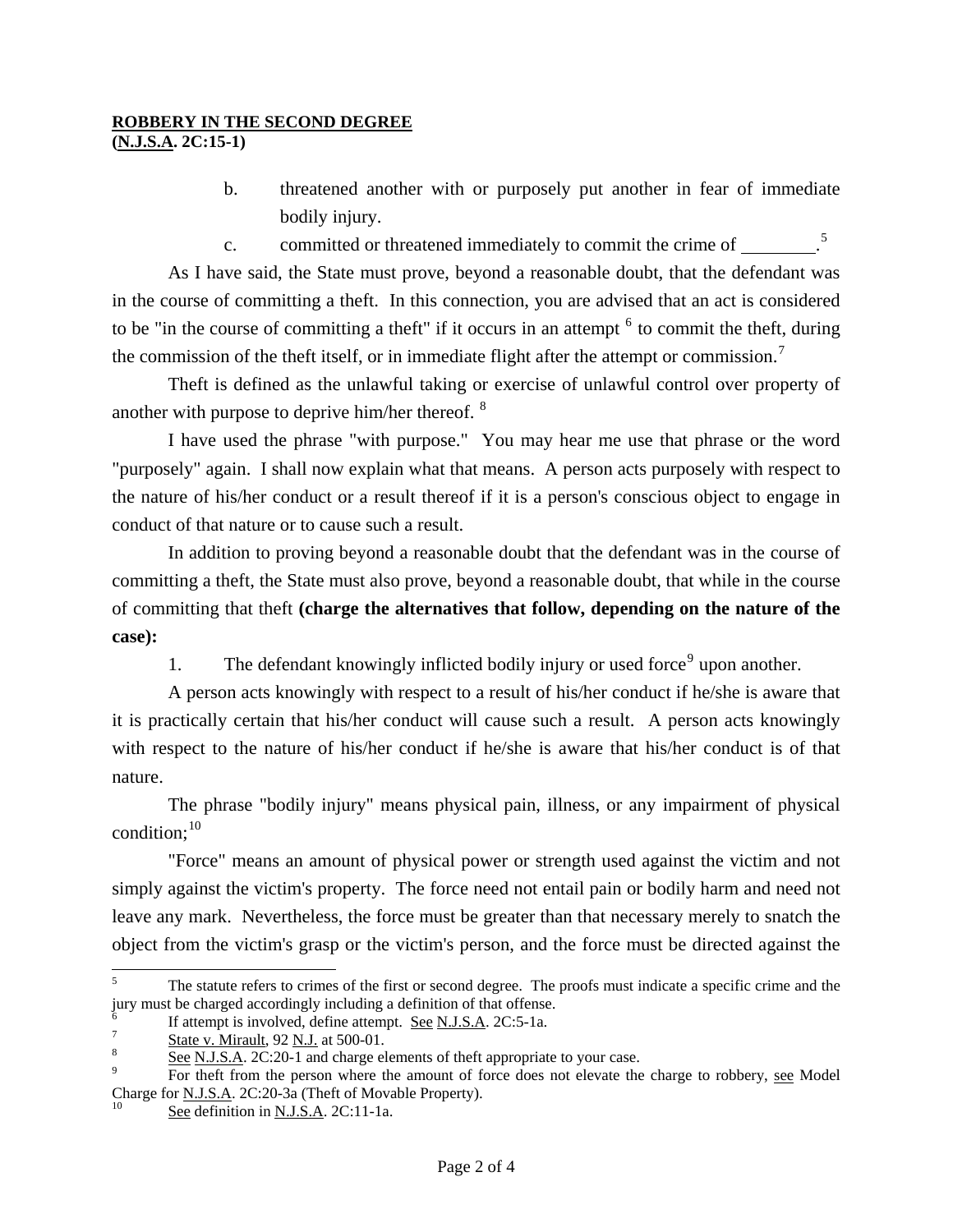#### **ROBBERY IN THE SECOND DEGREE (N.J.S.A. 2C:15-1)**

victim, not merely the victim's property. $^{11}$  $^{11}$  $^{11}$ 

# **(CHARGE THE FOLLOWING IF THERE IS AN ISSUE REGARDING THE TIMING OF THE USE OF FORCE):**

 To find the defendant guilty of robbery, the intent to commit a theft must precede or be coterminous with the use of force. In other words, the defendant must have formed the intent to commit a theft before or during his/her use of force. If you find the defendant formed the intent to commit a theft after his/her use of force, then he/she cannot be found guilty of robbery.<sup>12</sup>

## **[IF MULTIPLE VICTIMS ARE ALLEGED AND THE FACTS WARRANT, CHARGE THE FOLLOWING:**

To find the defendant guilty of robbery, you must be unanimous that the defendant used force against **(NAME OF VICTIM** NUMBER ONE**)** or **(NAME OF VICTIM** NUMBER TWO**)**. In other words, if you find that the defendant used force, but do not unanimously agree that he/she used force against **(THE NAME OF VICTIM)**, then the State has failed to prove the existence of force beyond a reasonable doubt. $^{13}$  $^{13}$  $^{13}$ ]

**or** 

2. the defendant threatened another with or purposely put another in fear of immediate bodily injury.

The phrase "bodily injury" means physical pain, illness or any impairment of physical condition.<sup>[14](#page-2-2)</sup> (Although no bodily injury need have resulted, the prosecution must prove that the defendant either threatened the victim with or purposely put the victim in fear of such bodily injury);

**or** 

3. the defendant committed or threatened immediately to commit (here specify the first or second degree crime alleged by the State and define to the extent necessary) while in the course of committing the theft.

 $11\,$ 

<span id="page-2-1"></span>

<span id="page-2-3"></span><span id="page-2-0"></span> $\frac{\text{State v. Sein}}{\text{State v. Lopez}}$ , 187 <u>N.J</u>. 91, 101 (2006).<br>
<sup>12</sup> State v. Lopez, 187 <u>N.J</u>. 91, 101 (2006).<br>
See State v. Gentry, 183 N.J. 30 (2005). The court should use a special verdict form with an interrogatory to determine if the jury found force against any particular victim.

<span id="page-2-2"></span>See N.J.S.A. 2C:11-1a.